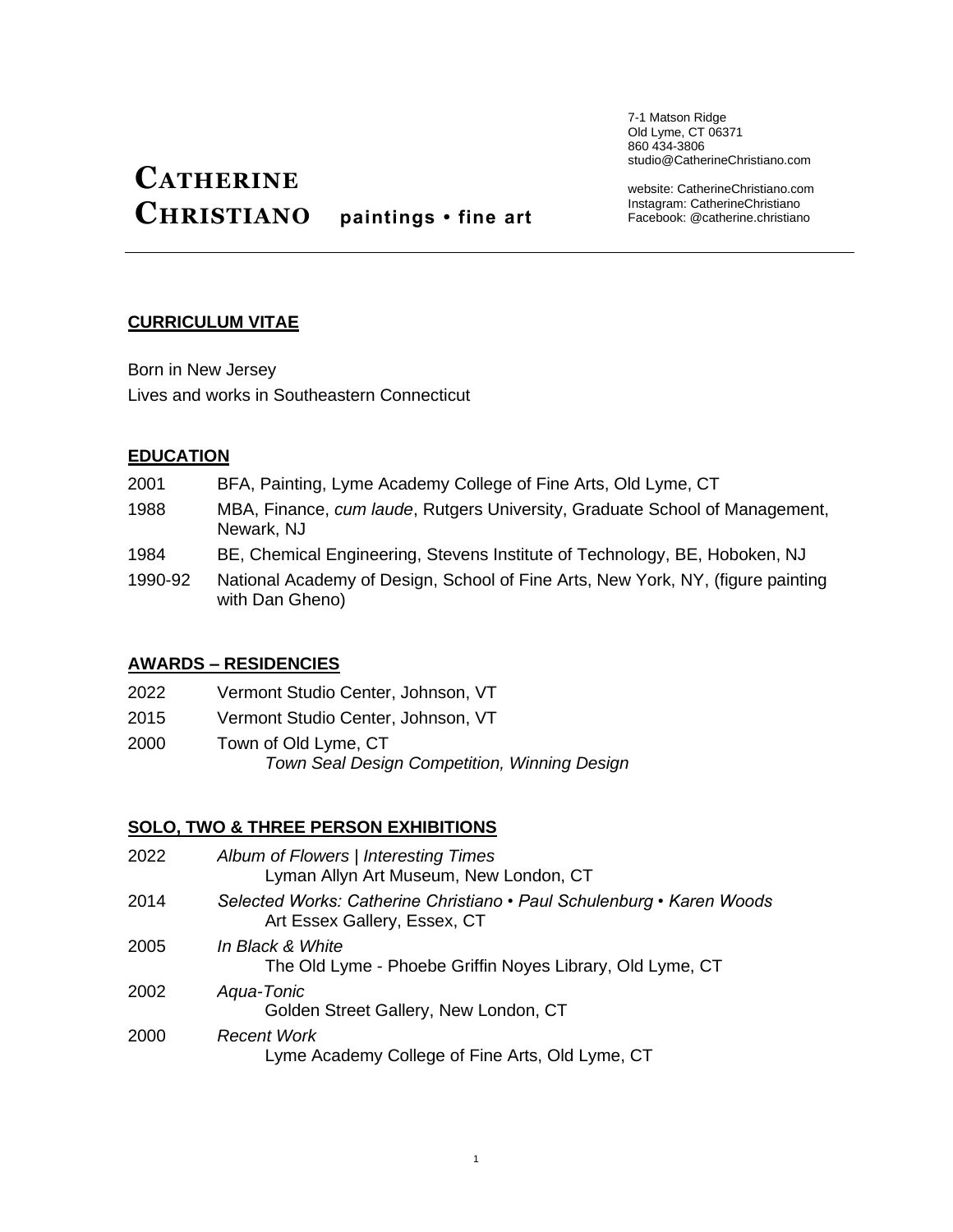# **SELECTED GROUP EXHIBITIONS**

| 2019 | Nor'Easter<br>New Britain Museum of American Art, New Britain, CT (juror: Nicholas<br>Bell, Senior VP for Curatorial Affairs, Mystic Seaport Museum)                 |
|------|----------------------------------------------------------------------------------------------------------------------------------------------------------------------|
|      | <b>New York City Invitational Show</b><br>George Billis Gallery, New York, NY                                                                                        |
|      | <b>States of Mind</b><br>Marquee Gallery, New London, CT                                                                                                             |
|      | Celebrating Stonewall at 50 Through Art<br>Trinity Church on the Green, New Haven, CT                                                                                |
| 2018 | Los Angeles Invitational Show<br>George Billis Gallery, Los Angeles, CA                                                                                              |
|      | Nor'Easter<br>New Britain Museum of American Art, New Britain, CT (juror: Stephanie<br>Haboush Plunkett, Deputy Director & Chief Curator, Norman Rockwell<br>Museum) |
|      | <b>New York City Summer Group Show</b><br>George Billis Gallery, New York City, NY                                                                                   |
|      | The Artists of Gallery One<br>John Lyman Center for the Performing Arts, Southern CT State University,<br>New Haven, CT                                              |
|      | The Artists of Gallery One<br>Hoxie Gallery, Westerly Public Library, Westerly, RI                                                                                   |
| 2017 | <b>New York City Summer Invitational</b><br>George Billis Gallery, New York, NY                                                                                      |
|      | 2017 Juried Alumni Exhibition<br>Lyme Academy College of Fine Art, Old Lyme, CT (jurors: Jeffrey Cooley,<br>Director, The Cooley Gallery and Betsey Cooley)          |
|      | Revive-Reset-Respond<br>Marquee Gallery, New London, CT                                                                                                              |
|      | The Artists of Gallery One<br>Mill Gallery, Guilford Art Center, Guilford, CT                                                                                        |
| 2016 | Nor'Easter<br>New Britain Museum of American Art, New Britain, CT (juror: Judith<br>McElhone, Executive Director, Five Points Gallery)                               |
|      | 75 <sup>th</sup> Regional Exhibition<br>Arnot Art Museum, Elmira, NY (jurors: Stephanie Walker, John Brunelli, Rick<br>Pirozzolo)                                    |
|      | <b>New York City Summer Invitational</b><br>George Billis Gallery, New York, NY                                                                                      |
|      | Transformation, The Artists of Gallery One<br>The Mary C. Daly Gallery, Mercy by the Sea, Madison, CT                                                                |
|      |                                                                                                                                                                      |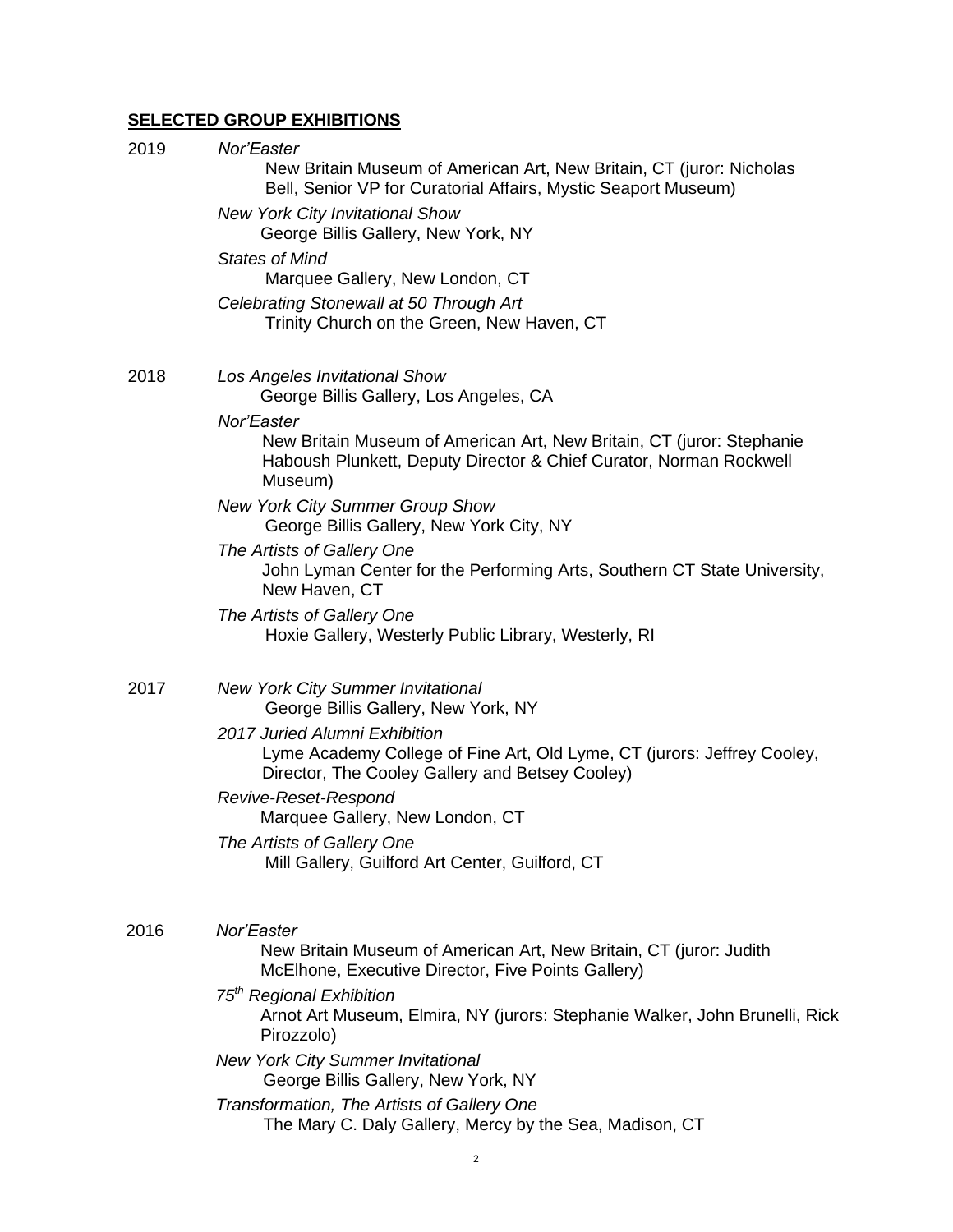| 2015 | Water, Water Everywhere, Paean to a Vanishing Resource<br>Alexey von Schlippe Gallery of Art, University of Connecticut, Avery Point,<br>Groton, CT (curators: Julia Pavone, Co-Founder and Director; David<br>Madasci, Co-Founder and Professor) |  |  |
|------|---------------------------------------------------------------------------------------------------------------------------------------------------------------------------------------------------------------------------------------------------|--|--|
|      | 10 <sup>th</sup> Alumni Exhibition<br>Lyme Academy College of Fine Arts, Old Lyme CT (jurors: Barbara Marks,<br>painter; David Shevlino, painter; Robert Taplin, sculptor)                                                                        |  |  |
|      | The Artists of Gallery One at the Mystic Arts Center<br>Liebig Gallery, Mystic Arts Center, Mystic, CT                                                                                                                                            |  |  |
| 2014 | <b>2014 Summer Invitational</b><br>Art Essex Gallery, Essex, CT                                                                                                                                                                                   |  |  |
|      | January Invitational Exhibition<br>Art Essex Gallery, Essex, CT                                                                                                                                                                                   |  |  |
|      | <b>Attention Closely Paid</b><br>Provenance Center, New London, CT                                                                                                                                                                                |  |  |
|      | The Artists of Gallery One and Friends<br>Mill Gallery, Guilford Art Center, Guilford, CT                                                                                                                                                         |  |  |
| 2013 | Alumni Exhibition<br>Lyme Academy College of Fine Arts, Old Lyme, CT                                                                                                                                                                              |  |  |
|      | Dialogue: Representation & Abstraction, The Artists of Gallery One and Friends<br>Mill Gallery, Guilford Art Center, Guilford, CT                                                                                                                 |  |  |
|      | 2013 Summer Invitational Exhibition<br>Art Essex Gallery, Essex, CT                                                                                                                                                                               |  |  |
|      | <b>February Invitational Exhibition</b><br>Art Essex Gallery, Essex, CT                                                                                                                                                                           |  |  |
|      | The Artists of Gallery One<br>300 George Street Gallery, New Haven, CT                                                                                                                                                                            |  |  |
| 2012 | Finnegan's Farm, Then and Now<br>Lyme Academy College of Fine Arts, Old Lyme, CT (curator: Patti<br>O'Shaughnessey                                                                                                                                |  |  |
|      | Group Invitational Exhibition<br>Gallery One, Old Saybrook, CT                                                                                                                                                                                    |  |  |
| 2011 | 2011 Exhibition of Gallery Artists<br>Sylvan Gallery, Clinton, CT                                                                                                                                                                                 |  |  |
|      | <b>All About Water VII</b><br>Gallery One, Old Saybrook, CT (Third Place, jurors: Judith Barbour Osborne,<br>Gallery One Director; David Brown, Gallery One artist member)                                                                        |  |  |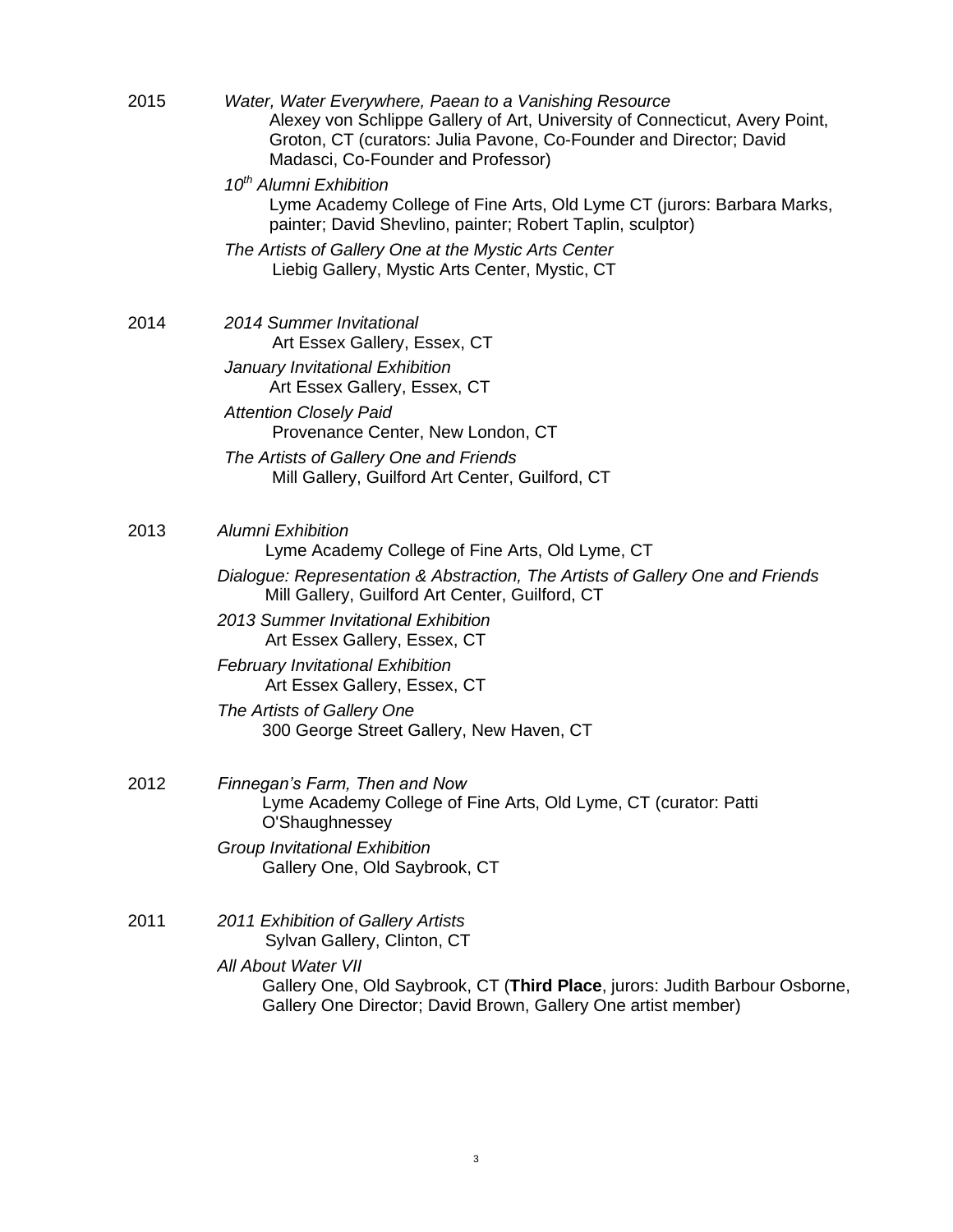| 2010 | The Magic of Christmas: A Holiday Tradition<br>Florence Griswold Museum, Old Lyme, CT (curator: David D.J. Rau, Director<br>of Education and Outreach)                                                                                                                   |
|------|--------------------------------------------------------------------------------------------------------------------------------------------------------------------------------------------------------------------------------------------------------------------------|
|      | New Works - A Group Exhibition by Gallery Artists<br>Sylvan Gallery, Clinton, CT                                                                                                                                                                                         |
| 2008 | 7 <sup>th</sup> Annual Alumni Exhibition<br>Lyme Academy College of Fine Arts, Old Lyme, CT (jurors: Dr. Eric M. Zafran,<br>Curator of European Painting and Sculpture, Wadsworth Atheneum; Lisa<br>Simonds, alumna artist; Randy Melick, Faculty, Lyme Academy College) |
|      | All Paintings Great and Small<br>The Cooley Gallery, Old Lyme, CT                                                                                                                                                                                                        |
|      | A Sense of Place<br>Sylvan Gallery, Clinton, CT                                                                                                                                                                                                                          |
|      | <b>Members' Group Exhibition</b><br>Gallery One, Old Saybrook, CT                                                                                                                                                                                                        |
| 2007 | <b>Tideline</b><br>Sylvan Gallery, Clinton, CT                                                                                                                                                                                                                           |
|      | In Full Bloom<br>Sylvan Gallery, Clinton, CT                                                                                                                                                                                                                             |
|      | Barn's Burnt Down - Now I Can See the Moon<br>Gallery One, Old Saybrook, CT                                                                                                                                                                                              |
|      | Faces of Spring, The Connecticut Society of Portrait Artists, Annual Exhibition<br>Lyme Art Association, Old Lyme, CT (juror: Aaron Shikler)                                                                                                                             |
| 2006 | Project Room 88, AAF Contemporary Art Fair, New York, NY                                                                                                                                                                                                                 |
|      | 77 <sup>th</sup> Annual Juried Show, Connecticut Women Artists, Inc.<br>John Slade Ely House, New Haven, CT (juror: Nina Felshin, Curator, Zylkha<br>Gallery, Wesleyan University)                                                                                       |
|      | 30 <sup>th</sup> Anniversary Alumni Exhibition<br>Lyme Academy College of Fine Art, Old Lyme, CT                                                                                                                                                                         |
|      | <b>Postcard Exhibition</b><br>Chester Gallery, Chester, CT                                                                                                                                                                                                               |
| 2005 | Wish You Were Here<br>Project Room 88, New York, NY                                                                                                                                                                                                                      |
|      | 5 <sup>th</sup> Annual Alumni Association Members Exhibition<br>Lyme Academy College of Fine Arts, Old Lyme, CT (juror: April Gornik)                                                                                                                                    |
|      | <b>The Kitchen Scene</b><br>Sylvan Gallery, Clinton, CT                                                                                                                                                                                                                  |
|      | All Paintings Great and Small<br>The Cooley Gallery, Old Lyme, CT                                                                                                                                                                                                        |
|      |                                                                                                                                                                                                                                                                          |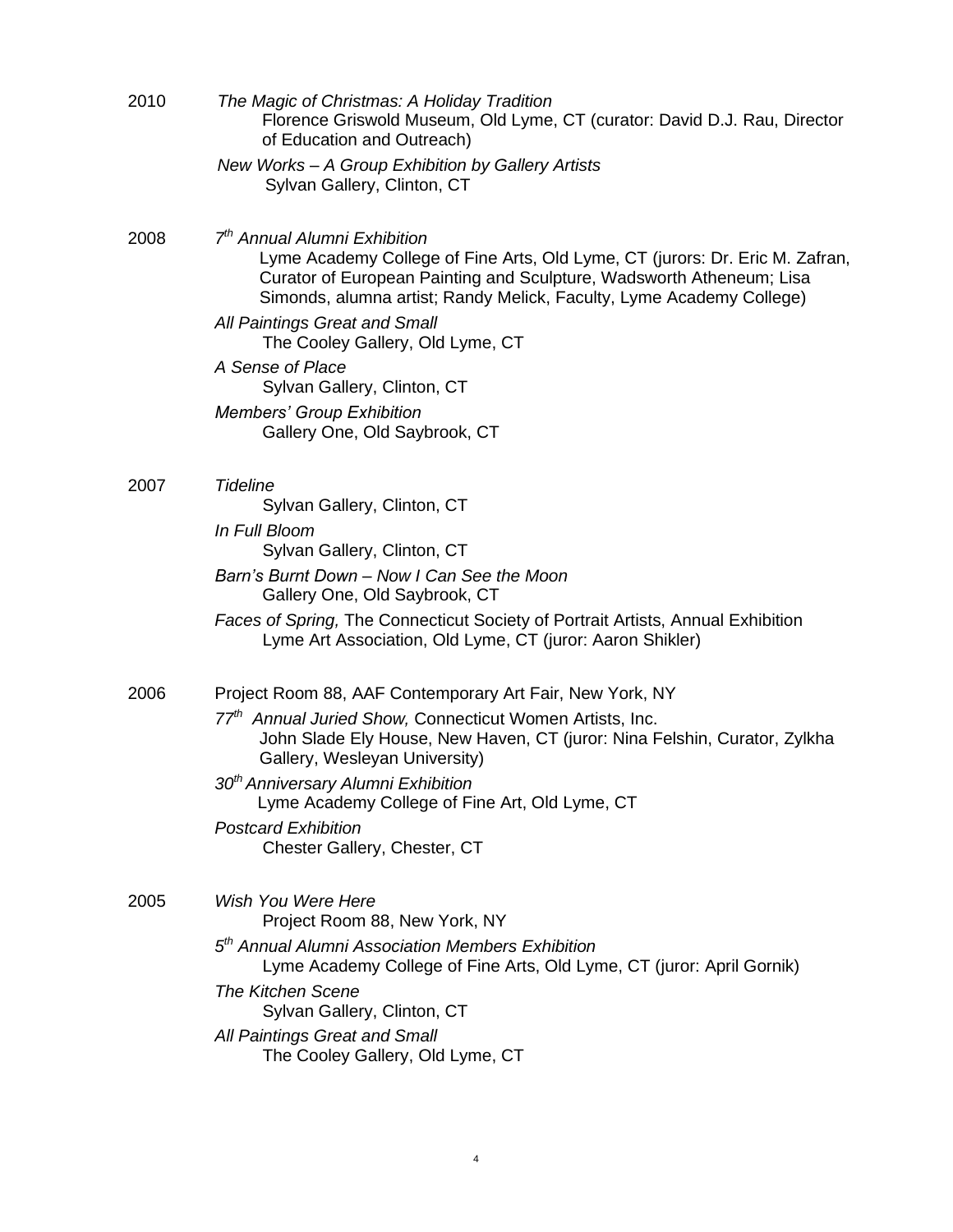| 2004 | Project Room 88, AAF Contemporary Art Fair, New York, NY<br>Art of New England 2004<br>Lyme Art Association, Old Lyme, CT (juror: Burton Silverman)<br>75 <sup>th</sup> Annual Juried Exhibition<br>Connecticut Women Artists, Inc., Fairfield University, Fairfield, CT (Honorable<br>Mention, juror: Joanna Marsh, Curator of Contemporary Art, Wadsworth<br>Atheneum) |
|------|--------------------------------------------------------------------------------------------------------------------------------------------------------------------------------------------------------------------------------------------------------------------------------------------------------------------------------------------------------------------------|
| 2003 | Beyond the BFA<br>Chauncey Stillman Gallery, Lyme Academy College of Fine Arts, Old Lyme,<br>CT (juror: Philip Pearlstein)                                                                                                                                                                                                                                               |
|      | <b>Shoe Show</b><br>Project Room 88, New York, NY (curator: Charles Long, Faculty, School of<br>Visual Arts, New York)                                                                                                                                                                                                                                                   |
| 2002 | Bringing Art to the Research Environment, Regional Artist Exhibition<br>Pfizer Global Research & Development, Groton, CT                                                                                                                                                                                                                                                 |
|      | <b>73rd Annual Juried Show</b><br>Connecticut Women Artists, Inc., New Haven, CT (J. Valle Brunelle Fine Art<br>& Framing Award, juror: Faith Wilding, International Multimedia Feminist<br>Artist & Scholar, Faculty, Carnegie Mellon University and Vermont College)                                                                                                   |
|      | 2 <sup>nd</sup> Annual Alumni Exhibition<br>Lyme Academy College of Fine Arts, Old Lyme, CT                                                                                                                                                                                                                                                                              |
|      | Art of New England<br>Lyme Art Association, Old Lyme, CT (juror: Everett Raymond Kinstler)                                                                                                                                                                                                                                                                               |
| 2001 | Bringing Art to the Research Environment, Lyme Academy of Fine Arts Exhibition<br>Pfizer Global Research & Development, Groton, CT                                                                                                                                                                                                                                       |
|      | <b>Senior Thesis Exhibition</b><br>Lyme Academy of Fine Arts, Old Lyme, CT                                                                                                                                                                                                                                                                                               |
|      | <b>Inaugural Exhibition</b><br>Golden Street Gallery, New London, CT                                                                                                                                                                                                                                                                                                     |

# **SELECTED BIBLIOGRAPHY**

Rau, David D.J. (preface). Marshall, Matthew (compiled). "Miss Florence's Artist Trees, Celebrating a Tradition of Painted Palettes". Florence Griswold Museum, Old Lyme, CT, 2019.

Maine Antique Digest, "Catherine Christiano, *The Porch, Summer's End"*, September 2018. 22-B.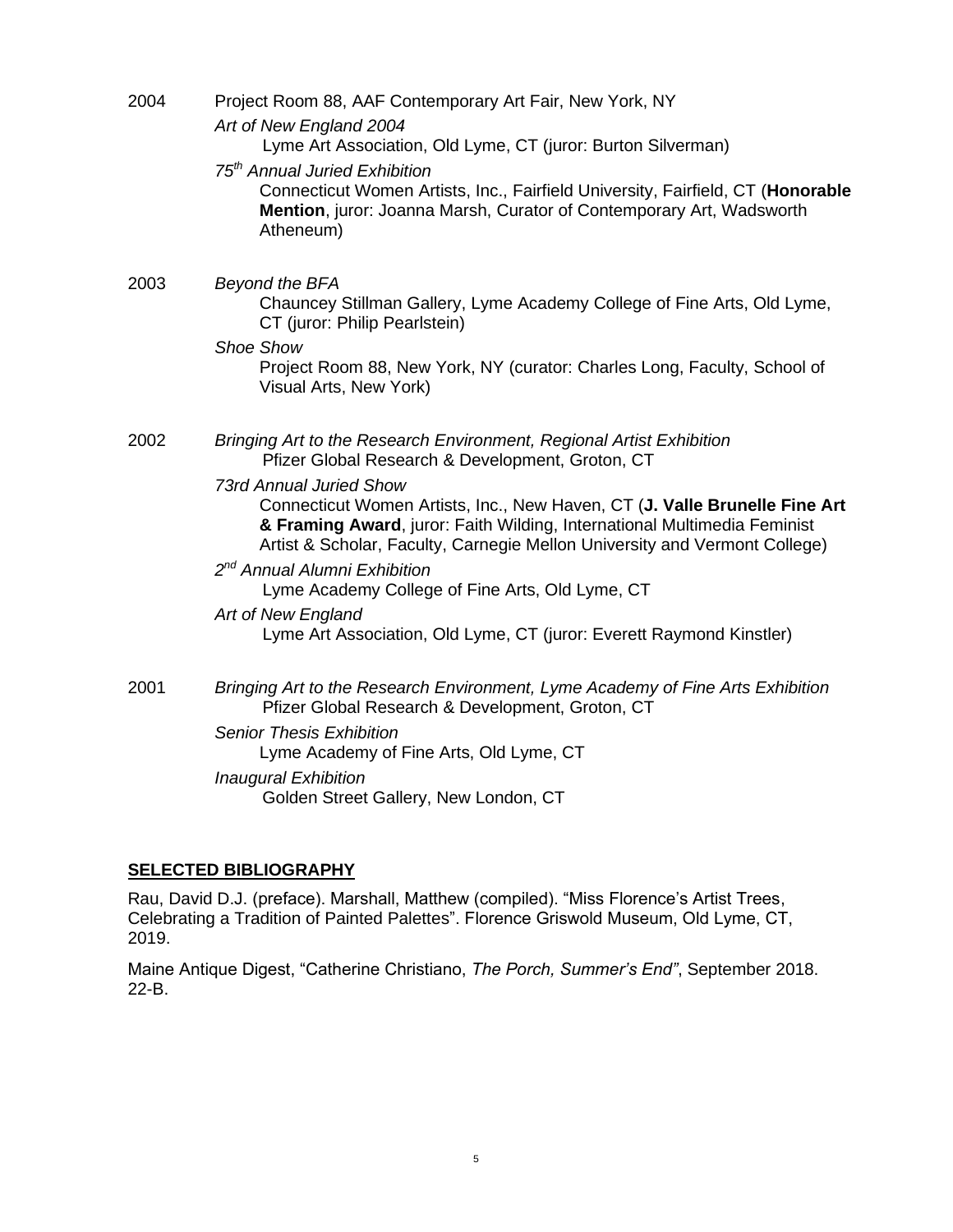Logan, Olwen. "Catherine Christiano Exhibits Paintings of Old Lyme Beach Cottages in Chelsea, NYC; Opening Reception Tomorrow". LymeLine.com. July 12, 2018. https://lymeline.com/2018/07/local-artist-catherine-christiano-exhibits-paintings-of-old-lymebeach-cottages-in-chelsea-nyc-opening-reception-tomorrow/

Tannen, Erica. "Catherine Christiano's Cottages". The-e-list.com. July 10, 2018. https://thee-list.com/catherine-christianos-cottages/

Guitar, Mary, editor, *Poetry and Art along the Connecticut River,* Perennial Designs, Lyme, CT, 2016.

Knickerbocker, Ann. "Gallery One, Connecticut: To See and Be Seen." Web blog post. *Artist in an A-Frame.* Blogspot.com Web. 12 Mar. 2016.

Amy J. Barry, "Gallery One Takes the Show on the Road", The Day, January 6, 2015. https://www.theday.com/article/20150106/ENT16/301069991

Logan, Olwen. "Old Lyme's Christiano Featured in Essex Art Show". LymeLine.com. November 1, 2014. https://lymeline.com/2014/11/old-lymes-christiano-featured-in-essex-artshow-opening-friday/

Artfix Daily Artwire, "The Artists of Gallery One Return to New Haven with new Talent Aboard", December 1, 2013. https://www.artfixdaily.com/artwire/release/572-the-artists-ofgallery-one-return-to-new-haven-with-new-talent-abo

*Old Lyme Events,* "Thanks Given to Selectman", Volume 6, Quarter 1 (March 2012). 32.

Eileen McNamara, "Not so long ago, Poverty Island was part of Old Lyme waterfront", *The Day,* Vol 126, No 121, October 30, 2006. 1, A3.

Neri Clark, Poverty Island, The Old Lyme Historical Society, Inc., 2006. Illustrations.

Jacquelin Tobin, "The Presentation of Works on Paper", *American Artist Drawing,* Volume 2, Issue 7, Fall, 2005. 86–97.

Sharma Howard, "These paintings are watching you, Old Lyme's Christiano making a market with 'spectatorship' art", *The Lyme Times*, *The Waterford Standard*, cover of Living Section, March 5, 2004.

13, 15.

M. Therese Southgate, MD., "The Cover", *The Journal of the American Medical Association,* January 7, 2004, Vol 291, No 1, p 13 article and cover image.

*Trusteeship,* The Association of Governing Boards of Universities and Colleges, Washington D.C. Volume 11, Number 3, May/June 2003. Front and back covers.

"About Old Lyme", 2000. https://www.oldlyme-ct.gov/about-old-lyme

#### **PUBLIC COLLECTIONS**

The Old Lyme - Phoebe Griffin Noyes Library, Old Lyme, CT Florence Griswold Museum, Old Lyme, CT Lyme Academy College of Fine Arts, Old Lyme, CT